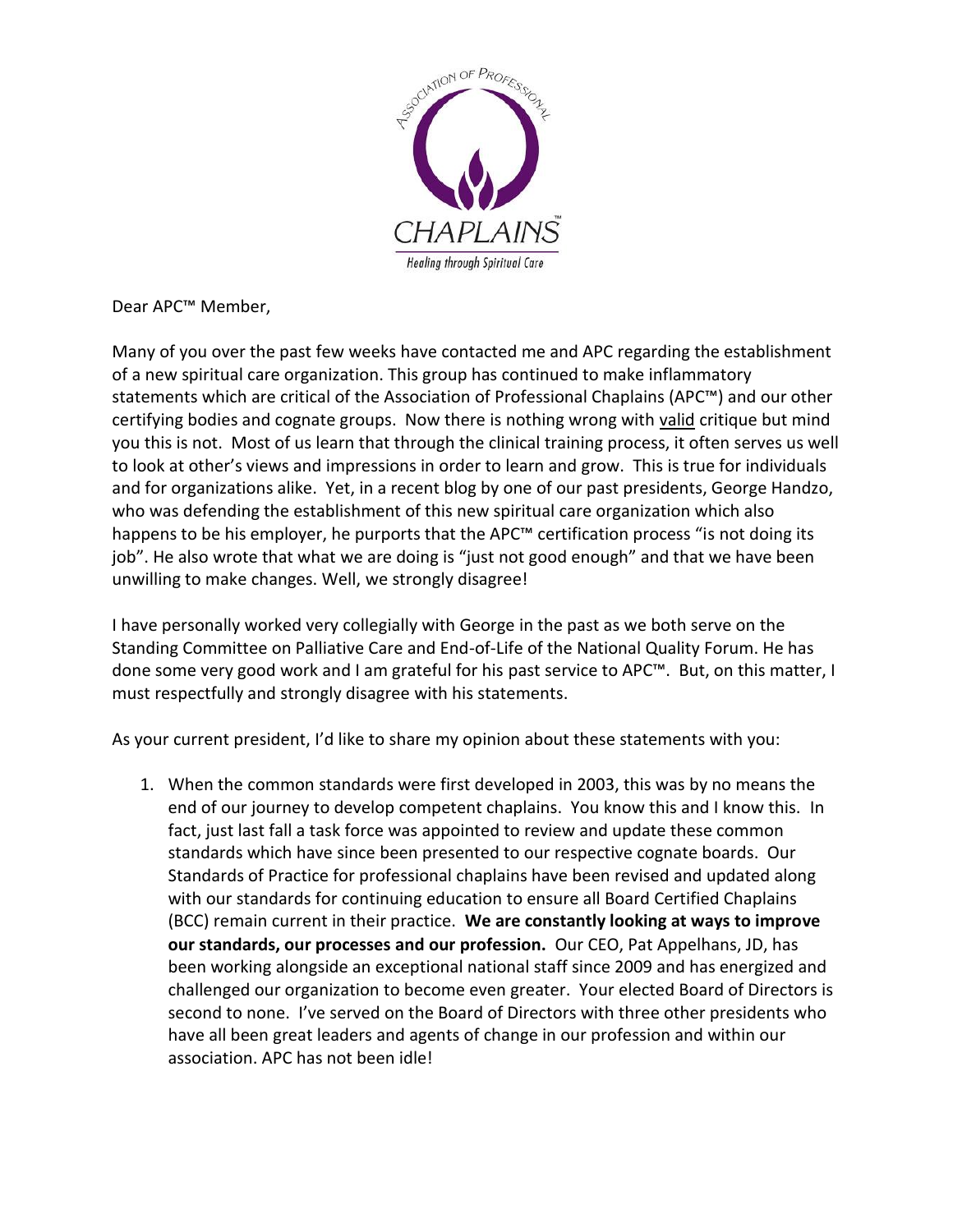- 2. Handzo feels his organization's new process and requirements for professional chaplain certification "conforms to other best practices such as medicine and nursing". We simply disagree. In response, we pose this question: Does *reducing* the requirement from a minimum of 1600 hours (as required by the Common Standards) to 800 hours put professional chaplaincy on par with peers in the helping/health care professions? I think not. Our APC™ requirement of 1600 hours minimum, along with rigorous written requirements and a peer based interview, is much more in line with the best practices of our peers in social work, counseling and medicine. Can you imagine one of these disciplines cutting their clinical training in half? **Based on this, the board is very concerned this new organization's minimal requirement will just dilute what we at APC™ and our cognate groups have worked tirelessly for decades to accomplish.** Our professional peers understand the need for extensive clinical supervised training.
- 3. APC<sup>™</sup> leadership is strong and vibrant. We work hard to advance the profession. We have leaders across a broad spectrum of pastoral and spiritual care, pastoral education, academia, medicine and business partnering who continue to move professional chaplaincy to the next level. There is one statement I actually agree with Handzo on. He wrote: "*At the end of the day, this is not about associations or endorsers or who has what or what we want for ourselves. It is about giving patients, caregivers and institutions the best quality spiritual care we can give now."*

In response to these attacks, I would like to make a simple statement to APC members:

**WE are giving quality spiritual care NOW. We are serving patients and loved ones NOW. We are in the trenches NOW. We are training competent chaplains NOW. We are mentoring those who struggle NOW. Clearly the standards and competencies, the processes and measures WE currently employ are building competent chaplains NOW.**

Can we grow, improve and evolve?Absolutely. We have. We are. We will. We must. Let's continue this exciting journey together - you, our board, our national staff and our strong professional partners. APC™ professional chaplains and those organizations utilizing the Common Standards are the most highly qualified in the industry.

Many of you want to know how you can promote APC™. We will do it with you, our members, as our most valuable resource. You have been through the process; you know our value. You can help assist and guide those who may be confused with another choice that seems easier, faster and less stringent. When you get those calls about how to become a chaplain, as I do often, explain the requirements for the recognized gold standard of chaplaincy certification. Explain that reputable health care organizations that employ chaplains recognize APC™, NACC and NAJC as THE standard for hiring the best in class. Explain that APC™ is THE home for professional chaplains and that ALL are welcome.

Those of you who know me well often say I always try to be a consensus builder. Those of us who are part of APC™ know who we are, why we are here and DO believe in our mission and